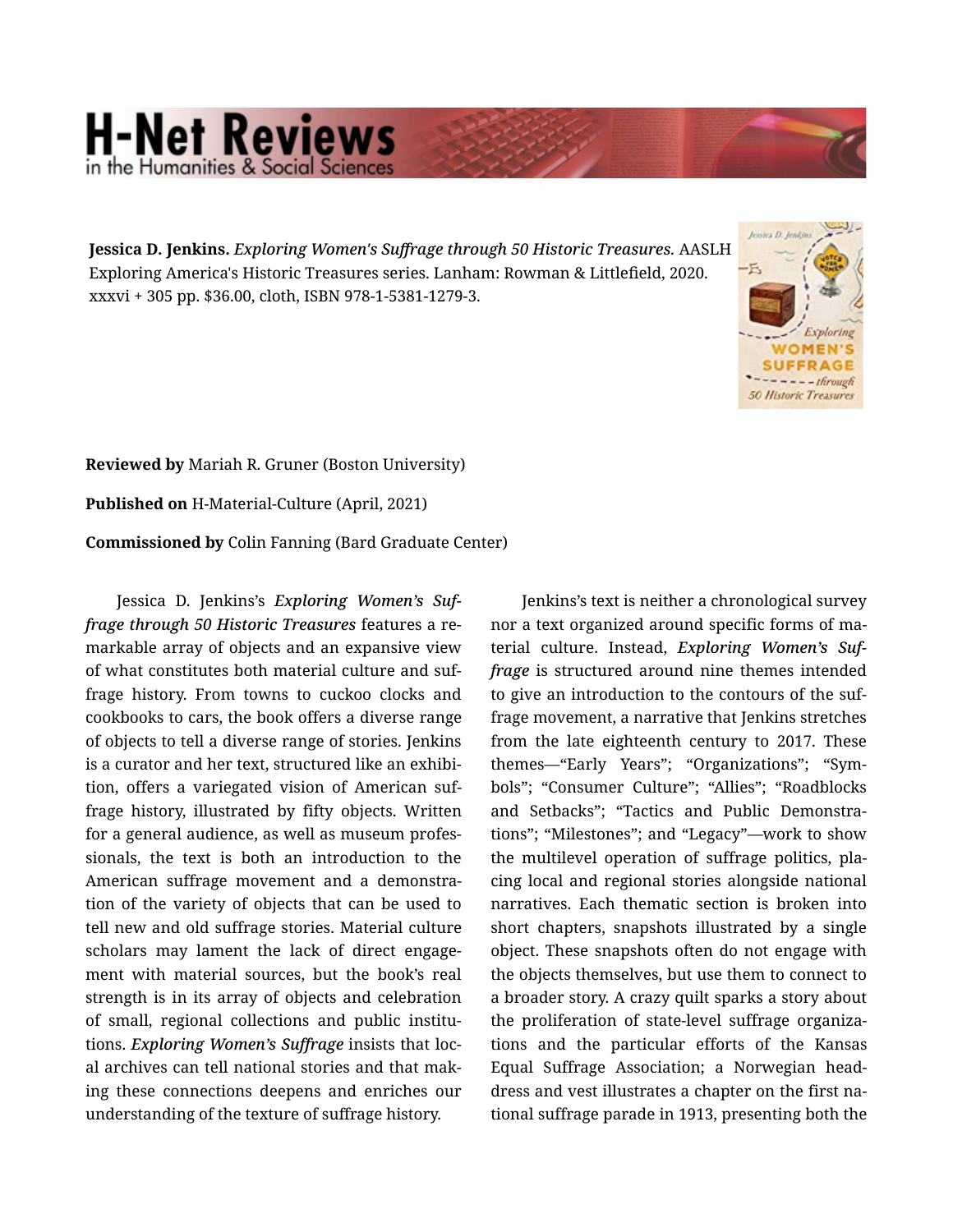internal variety of the parade and its organizers' interests in unified spectacle, resulting in exclu‐ sionary tactics along lines of race and class. The total effect is kaleidoscopic, unsettling tidy narrat‐ ive arcs and nestling conventional objects along‐ side singular ones. This intentional strategy may make the text useful for teachers or other educa‐ tional professionals interested in curating their own selections, but it can undermine close engage‐ ment with specific material strategies or rigorous outlining of each object's context.

The fragmentation of the text does make an implicit argument. This is not *a* story, but a collec‐ tion of stories. In that way, it is responsive to broader historiographic shifts in suffrage scholar‐ ship. The field of suffrage history has been chan‐ ging over the last forty years, though it is still of‐ ten framed in relation to the narrative established by Elizabeth Cady Stanton, Susan B. Anthony, and other leaders of the National American Woman Suffrage Association (NAWSA). This received nar‐ rative is overwhelmingly white and middle-class and focused on institutional politics, drawing a straight line from the Seneca Falls Convention in 1848 to the ratification of the Nineteenth Amend‐ ment in 1920. Jenkins's text is part of a histori‐ ographic trend away from these totalizing narrat‐ ives and toward a history of pluralism, disagree‐ ment, and diversity. From Rosalyn Terborg-Penn's pioneering work on Black women's suffrage activ‐ ism to Cathleen Cahill's and Martha S. Jones's re‐ cent texts, historians are increasingly pointing not only to the racism of the mainstream, white move‐ ment, but also to the essential labors of women of color in reshaping the meanings of the vote and the possibilities for women in politics and public space.[1] There has also been a general move to re-periodize, orienting histories away from the teleological progression from Seneca Falls to rati‐ fication. Instead, scholars have moved toward an expanded view that stretches back into the eight‐ eenth century to grasp the roots of the liberal, rights-based theories that early suffragists claimed, and forward into the twentieth century to articulate the failures of the Nineteenth Amend‐ ment to secure the rights of women of color, who continued to face discrimination and exclusion in the Jim Crow era. Jenkins's work reinforces this salutary trend by acknowledging and exploring the racism of white women's suffrage work, celeb‐ rating underrepresented ways in which women of color advocated for themselves within and outside of the movement, toggling back and forth between the national and the local, and reaching beyond the boundaries of 1848 and 1920.

Jenkins foregrounds the notion that multiple publics can access history through material cul‐ ture. She argues that "people connect with recognizable items," making the case for displaying the everyday, often overlooked aspects of suffrage ma‐ terial culture (p. xvi). Jenkins's work is laudatory for its democratic tastes and it, in turn, demon‐ strates the integration of suffrage politics into al‐ most every arena of life. This collection of materi‐ al objects is a welcome entry into the field of suf‐ frage material culture; although there is a pleth‐ ora of information on the visual culture of Americ‐ an suffrage and the movement's embrace of con‐ sumer culture, there is a dearth of scholarship on the dizzying array of material strategies and tan‐ gible objects that American suffragists employed, made, collected, and debated over.[2] While there is yet to be a thoroughgoing analysis of the ways objects helped construct, mediate, and display in‐ dividual and group identities within the move‐ ment, this book is a tantalizing compendium for scholars interested in addressing this lack. The sections on symbols and consumer culture deal most explicitly with objects, but there are many opportunities for more direct engagement. For ex‐ ample, a banner reading "Factory Workers" and featuring an icon of a sewing machine illustrates a chapter on the often fractious and tenuous alli‐ ances between mainstream suffrage organizing and the labor movement. The banner itself, carried in a National Suffrage Day parade in Hart‐ ford, CT, might provide a window into these com‐ plicated dynamics. Who made these banners?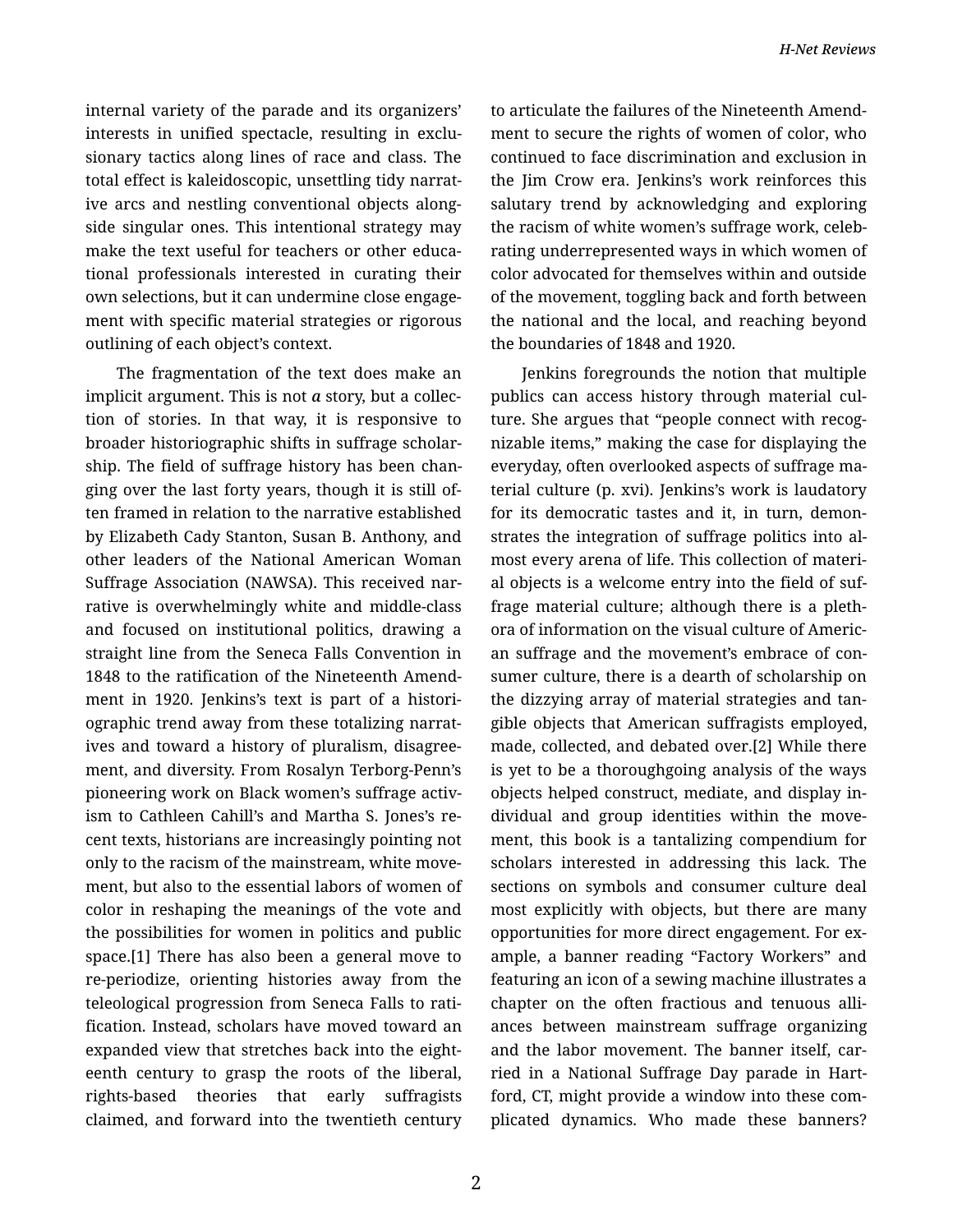How was their labor remunerated? How were wo‐ men's relationships to textile production classed and how did the suffrage movement navigate these differences? The specific textures of crossclass organizing might appear in finer detail with a focus on the materiality of these ubiquitous ban‐ ners.

American suffragists constructed themselves, their politics, and their images in fascinatingly material ways, and there are arguments about the nature of those material strategies embedded within Jenkins's text. One of Jenkins's early chapters is illustrated by the table upon which the Declaration of Sentiments was drafted in 1848. This table was gifted first to Elizabeth Cady Stan‐ ton and later to Susan B. Anthony (who was not present at the Seneca Falls Convention where the Declaration was presented and formalized). After Anthony's death, NAWSA kept the table with a copy of the Declaration pasted to its underside. Jenkins recounts that, upon the passage of the Nineteenth Amendment, the Smithsonian dis‐ played the table in an exhibition celebrating the suffrage victory. Jenkins writes, "by placing it on view, the institution made clear that this was not just another old table but an extraordinary piece of history" (p. 20). Jenkins's implicit argument is clear here: one cannot always tell that an object bears a suffrage story. It is the responsibility of in‐ stitutions, curators, and scholars to bring out the stories hidden within the seemingly everyday. Suf‐ fragists embraced spectacle and symbolism and Jenkins chronicles aspects of that history, but she also shows that conventional, mundane objects are equally essential to telling suffrage stories. These objects can nuance our connection to dom‐ inant suffrage histories and render tangible our understanding of less publicized ones, such as suf‐ fragists' allegiances with boosters in the gold-min‐ ing West, efforts to establish an exclusively white movement in the South, and lunchrooms for working-class women opened by socialites in New York (all documented in Jenkins' text).

Through the structure and tone of her book, Jenkins is a clear advocate for the power of mater‐ ial objects to help viewers connect to histories that can feel abstract, distant, and opaque. Her prose is approachable and clear (aside from a few jarring copyediting errors, including the repeated mis‐ spelling of Barack Obama's name). The book is aimed at the general reader, but sits in conversa‐ tion with historiographic trends in suffrage schol‐ arship to present the movement as one fraught with contradictions, disagreements, and inadequa‐ cies. But the text bears its own tensions as well. Jenkins is working both to examine the failings of the movement and to look hopefully ahead to the fulfillment of its legacy. Her final entry examines Adelaide Johnson's *Portrait Monument to Lucretia Mott, Elizabeth Cady Stanton, and Susan. B. An‐ thony,* sculpted in 1920 and stored out of view be‐ fore its placement in the Capitol Building's Ro‐ tunda in 1997. This marble sculpture tells many stories, but Jenkins ends with a consideration of it as an unfinished invitation to the future. In the contrast between the smoothly shaped busts of Mott, Stanton, and Anthony, the solid marble of the base, and the rough protrusion behind the three figures, Jenkins reads the legacy of the past and hope for the future. She goes on to list women elected to office over the last one hundred years, rhetorically adding their names to the monument. She writes: "among those elected were women who identify as Native American, Latino, black, white, Asian American, immigrants, and refugees. Johnson's *Portrait Monument* represents all these women and encourages more to add their names" (p. 262). It's a false note at the book's close, a hope‐ ful gloss on a monument that reveals the expens‐ ive, institutional, and undeniably material ways in which white suffragists cast themselves as the center of the movement. Instead, the monumental white marble might offer an opportunity to meditate upon the persistence of white supremacist nar‐ ratives, the continuing solidity of their presence in contemporary life.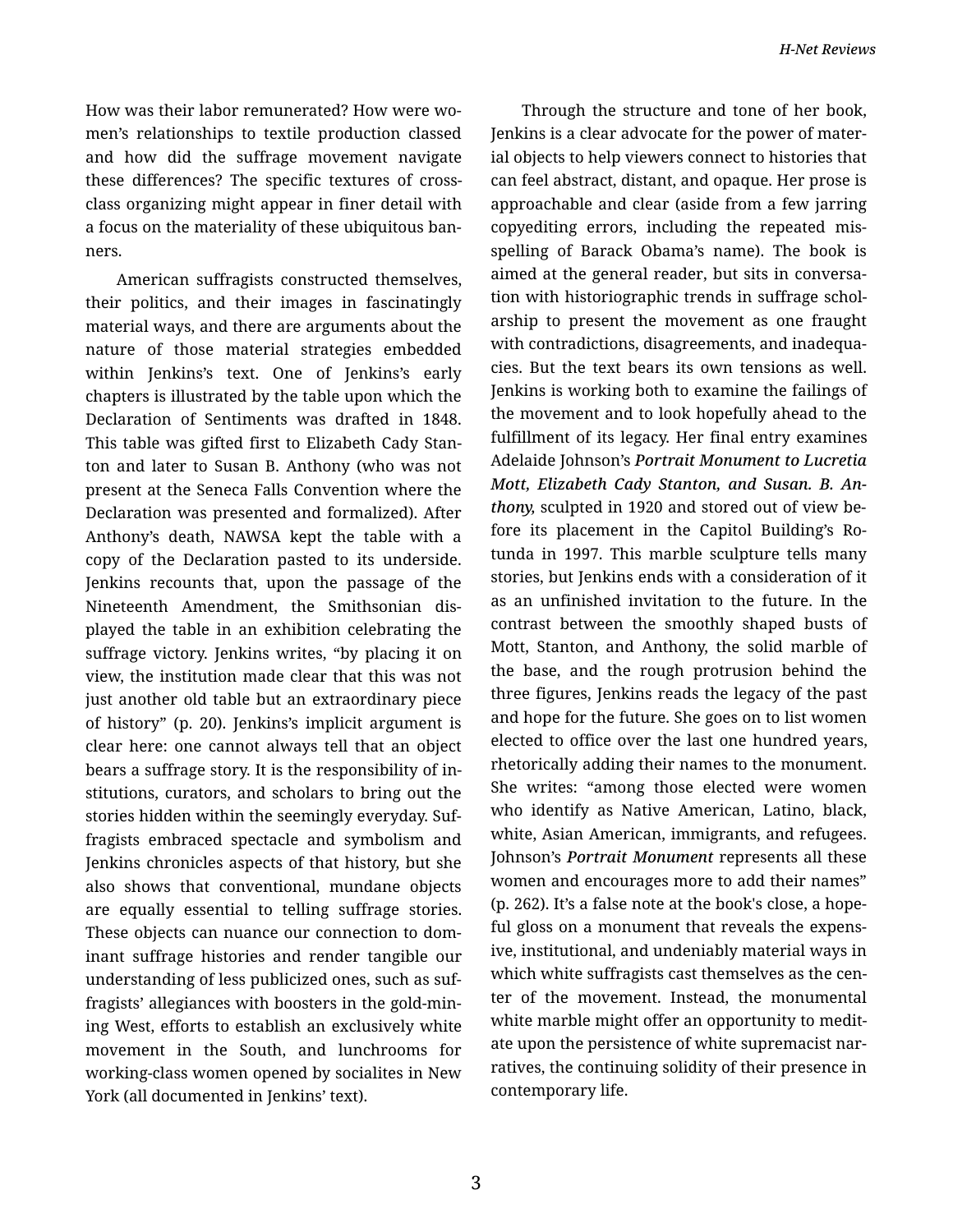There is a meta-narrative shimmering through Jenkins's text and material culture schol‐ ars should work to draw it out. How have these objects been used to tell exclusive stories? How can material histories allow us to see those pro‐ cesses and unsettle those narratives? Suffragists themselves worked as lay curators and archivists, seeking to direct public memory through their careful management and display of objects. Susan B. Anthony used the Declaration of Sentiments table in an effort to amplify the importance of Seneca Falls and materialize her own connection to the movement's "origins."[3] Johnson's sculp‐ ture is another entry into this history of mythmak‐ ing. Efforts to represent suffrage history through objects have often obscured as much as they re‐ vealed. Jenkins's text works to insert new stories into the canon and to reframe old ones, but per‐ haps its most important message is the reminder of the key role that archives, museums, and other collecting institutions play in constructing what we remember and how we remember it.

## Notes

[1]. Rosalyn Terborg-Penn, *African American Women in the Struggle for the Vote, 1850-1920* (Bloomington: Indiana University Press, 1998); Cathleen Cahill, *Recasting the Vote: How Women of Color Transformed the Suffrage Movement* (Chapel Hill: UNC Press, 2020); Martha S. Jones, *Vanguard: How Black Women Broke Barriers, Won the Vote, and Insisted on Equality for All* (New York: Basic Books, 2020).

[2]. Allison Lange, *Picturing Political Power: Images in the Women's Suffrage Movement* (Chica‐ go: University of Chicago Press, 2020); Mary Chap‐ man, *Making Noise, Making News; Suffrage Print Culture and U.S. Modernism* (New York: Oxford University Press, 2014); Margaret Mary Finnegan, *Selling Suffrage: Consumer Culture and Votes for Women* (New York: Columbia University Press, 1999). Kenneth Florey also has an encyclopedic compendium of suffrage memorabilia: Kenneth Florey, *Women's Suffrage Memorabilia* (Jefferson,

NC: McFarland, Inc., 2013). Susan Ware's *Why They Marched* is perhaps the closest analog to Jen‐ kins's text, itself a sampler platter of stories and objects that aims to diversify our suffrage narrat‐ ives and make them tangible. Susan Ware, *Why They Marched: Untold Stories of the Women Who Fought for the Right to Vote* (Cambridge, MA: Belknap Press of Harvard University Press, 2019).

[3]. The table was one of the objects preserved when Anthony and her biographer, Ida Harper Husted, destroyed many of the materials Anthony had collected over the years after finishing the sixth volume of the *History of Woman Suffrage*, a tome that emphasized NAWSA's (and Anthony's) role in the long history of the suffrage movement. When displayed at the Smithsonian, the table's caption suggested that Anthony had been the ori‐ ginal owner of the table and, thus, had been present at the writing of the Declaration of Senti‐ ments. Lisa Tetrault describes the importance of this object to Anthony's grip over the public nar‐ rative in Lisa Tetrault, *The Myth of Seneca Falls: Memory and the Women's Suffrage Movement, 1848-1898* (Chapel Hill: University of North Caro‐ lina Press, 2014).